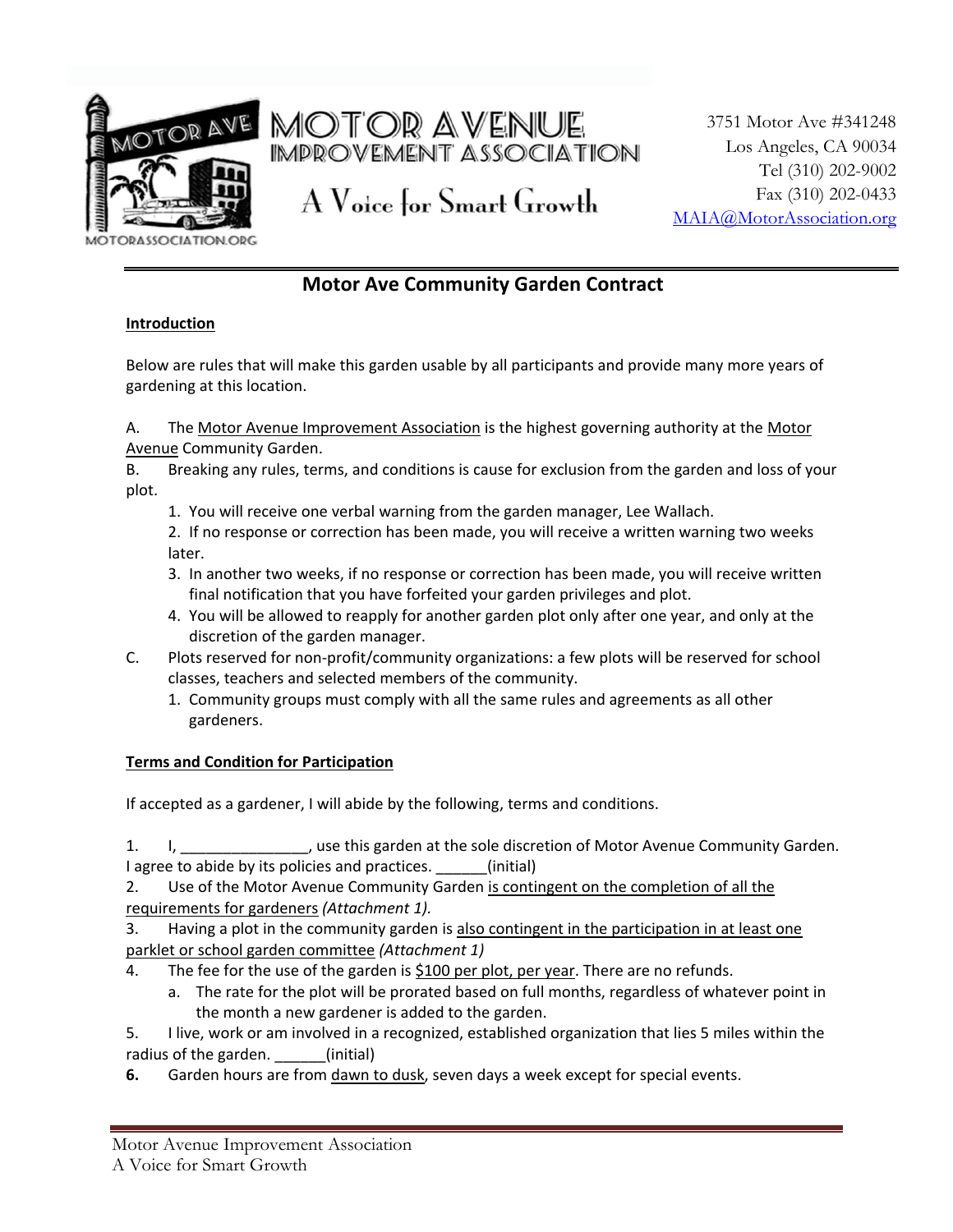### **Plot Terms of Use and Expectations**

7. My plot is ( 3 x 8 ft ). I will not expand my plot beyond this measurement or into paths or other plots.

- 8. I will keep all my plants within the limits of my garden plot.
	- a. I will not plant any sprawling or invasive plants that might interfere with others.
	- b. I will keep plants staked/pruned to prevent excess growth outside of plots.
	- c. I will not plant nor let plants grow higher than 6 feet tall.
- 9. Once I have been assigned a plot, I will cultivate and plant it within two weeks and garden year round.
	- a. My plot cannot be left fallow or unused for any period of three weeks or longer, more than one time a year.
	- b. Plots that are left fallow or unused for a period of three weeks or longer will be taken from the gardener and redistributed to another person.
- 10. If any plot remain available at the end of enrollment Period for new Gardeners (usually ending January  $31<sup>st</sup>$ ) and enrolled gardener may request a second plot.
	- a. Second plots will be allotted for 1 year.
	- b. Community Gardener may not have more than 2 plots in any given year.
	- c. Community organizations are limited to one plot per year, regardless of the number of plots available.
- 11. Edible crops will be harvested when mature to deter pests and rodents.
	- a. If I have a surplus I will share it with fellow gardeners or donate to our Farmer's Market.
	- b. I will not take any crops, plants, or flowers from another gardener's plot without explicit consent.
- 12. I will keep my plot, paths, and surrounding areas clean and neat.
	- a. I will completely separate my trash into three groups: 1) plant debris that includes dead plants, leaves, and other green waste plant parts; 2) rocks, stones, and asphalt; and 3) paper, plastic, cardboard, wood, metal, etc. I will put each type of trash in their designated areas, specifically for each.
	- b. Anything I bring from my home I will take back home. I will not bring any household trash and leave it/dump it at the Motor Avenue Community Garden.

13. I will water my plants according to the water-wise guidelines *(Attachment 2).* If I use more than the recommended amount of water, I will pay a fee each month to cover the cost of additional water. 14. I will not apply any pesticides, insecticides, fertilizers or soil supplements in my plot or any other plot without the approval of the garden manager.

15. If I now have more than one plot, I will give up my additional plots by the end of the gardening year.

16. I will not plant any illegal plants.

- 17. I will notify the Garden Coordinator of:
	- a. Water system leaks
	- b. missing or broken tools
	- c. accidents
	- d. vandalism
	- e. need of replacement items.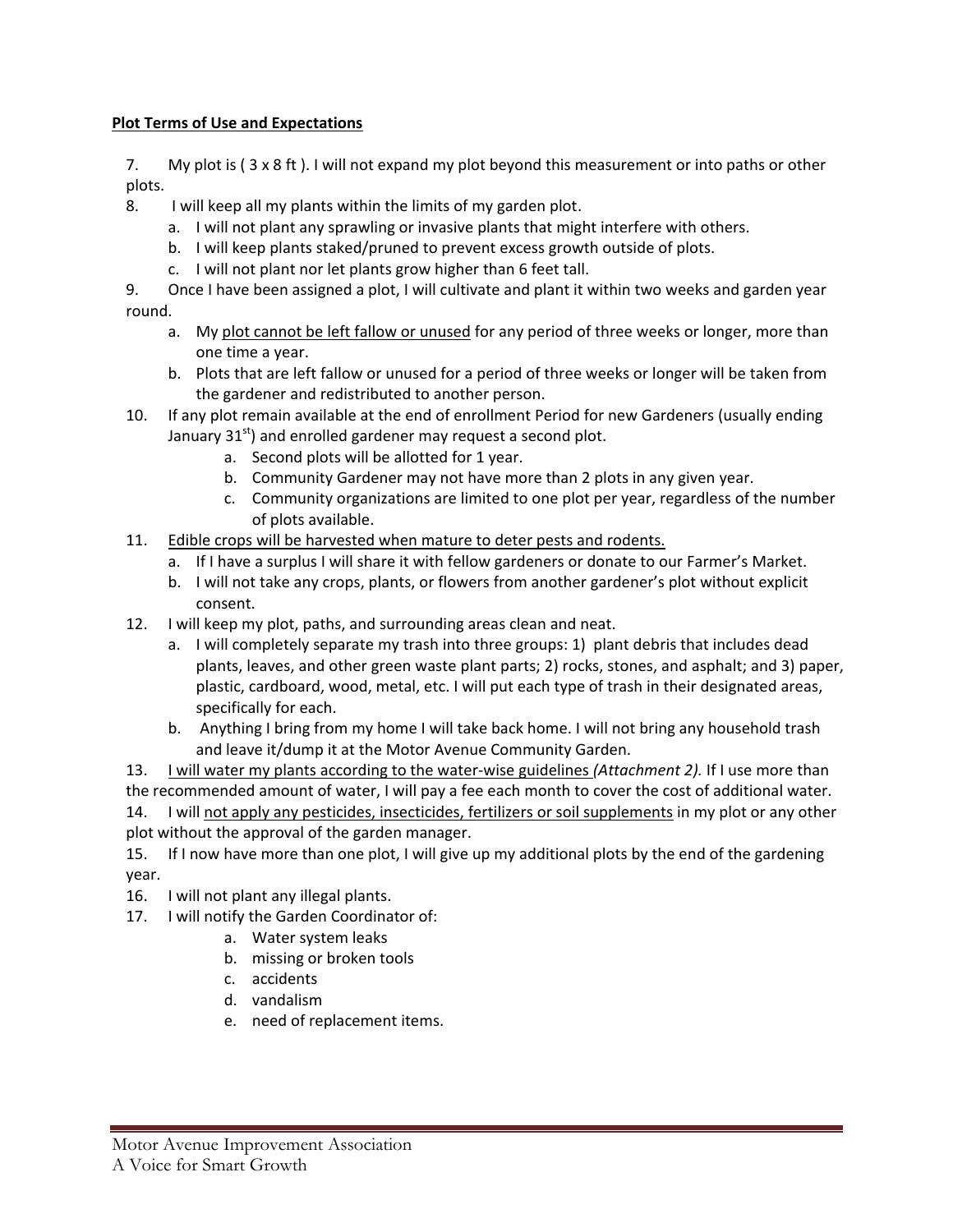### **Rules for Behavior**

18. I will work hard to ensure that a happy, secure and enjoyable environment where all participants can garden and socialize in a neighborly manner is upheld at all times.

19. I will respect other gardeners, and will not use abusive or profane language or discriminate against others.

20. I will not take anything from the garden that not is rightfully mine, which includes but is not limited to produce, plants, tools, equipment and soil.

21. I will not smoke, use illegal drugs, or gamble in the garden. I will not come to the garden while under the influence of alcohol or illegal drugs.

22. I will not bring any kind of weapon to the garden

23. Guest and visitors, including children, may enter the garden if I accompany them. They must follow all the rules, terms, and conditions stated here. Lam held accountable and solely responsible for the behavior of my guest(s).

24. I will not make duplicate keys of any locks at the garden site or give my key or lock combination to another person without the approval of the garden manager.

25. The garden manager will assign me general garden maintenance tasks each month, and I must complete them by the end of the month that I am assigned.

26. I will attend the regular garden meetings.

a. Missing garden club meetings frequently may result in the forfeiting of your garden plot.

27. I will not take any seedlings from the greenhouse that are not mine. I will clearly label any seedlings that I have planted with my name, the crop name and my plot number. I will ensure that the area around and inside the greenhouse remain clean.

a. If I am the last person at the garden, I will ensure that the greenhouse is properly closed.

### **Agreement**

- 28. I agree that when I am no longer member of the Motor Avenue Community Garden, I will be an upstanding community member and stay out of the garden unless signed up for volunteer work.
- 29. I understand and agree that none of the entities associated with the Motor Ave Community Garden, including any that are unknown to me at this time, will be held responsible for my actions associated with the garden. I therefore agree to hold harmless all of the following entities: City of Los Angeles, the Garden Committees as they are formed, my fellow gardeners, any organizations, schools or non-profits that may participate in the community plots, any visitors to the garden, professionals or volunteers involved in the maintenance of the garden, any group or anyone else associated with the garden, whether known to me or otherwise, for any liability, damage, loss or claim that occurs in connection with the use of the Motor Avenue Community garden, by me, my family, or any of my guests.
- 30. By signing below, I agree to comply with the policies, conditions, expectations and rules of the Motor Avenue Community Garden. I understand that failure to abide by these rules and practices could result in forfeiture of my garden plot or other privileges. I understand that this is a community garden and its success is based on working cooperatively.
- 31. I understand that, should it be necessary, this agreement may be amended and that I will receives a copy of said amendments and will be held to them.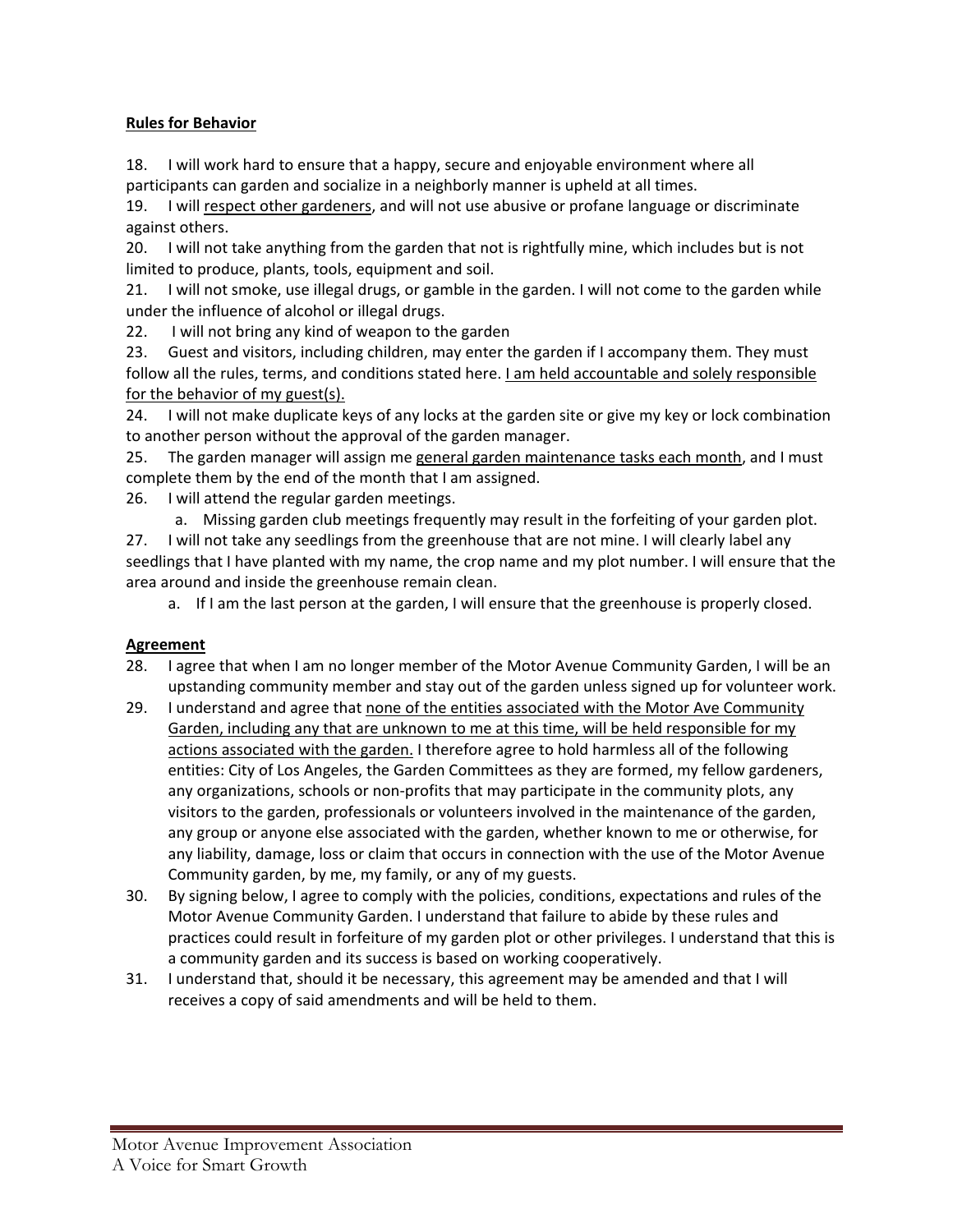# **Commitment**

|                                                                                                         | have read and understand the above conditions of Motor |                  |  |
|---------------------------------------------------------------------------------------------------------|--------------------------------------------------------|------------------|--|
| Avenue Improvement Association in regards to the participation in the Motor Avenue Community            |                                                        |                  |  |
| Garden. I have received a copy for myself. I agree to comply with the conditions of this agreement.     |                                                        |                  |  |
|                                                                                                         |                                                        |                  |  |
|                                                                                                         |                                                        |                  |  |
|                                                                                                         |                                                        | State: Zip: Zip: |  |
|                                                                                                         |                                                        |                  |  |
| *Email is our main source of communication, so please regularly check the listed email for information. |                                                        |                  |  |
|                                                                                                         |                                                        | Date:            |  |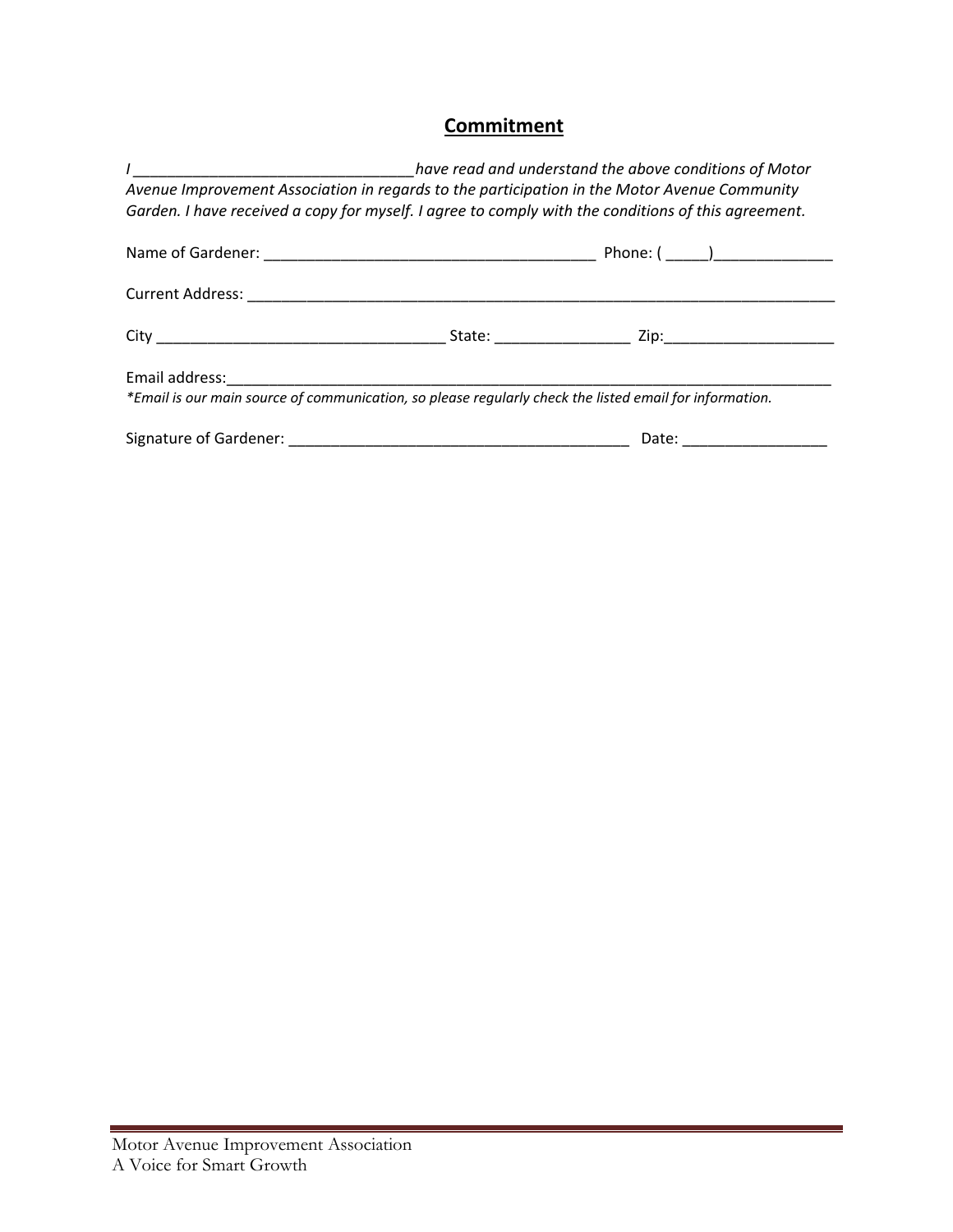# **Requirements for All Gardeners**

Inability to complete all requirements will make you ineligible to have a plot in the Motor Ave. Community Garden.

□ Fingerprints

 $\Box$  TB Tests

# **Committee Information**

The Motor Avenue Improvement Association runs an interconnected garden program that includes the Motor Avenue Farmers Market, 4 school gardens, two parklets and the community gardens. To ensure that all of our gardens thrive, **we require people that hold a plot at our community garden also be part of a committee for one of our other gardens.** As a member of the committee, you would help overlook the needs and maintenance of the garden, work with community members and youth and help provide advice on the future of the garden. One hour and a half per month of Committee Community Service time (per plot per year) must be given to participate in the Community Garden Program. **This is in addition to maintenance of your plot and pathways.** This will be tracked closely. Failure to complete and record these hours by the deadline will result in an invoice of \$80 per unrecorded hour. There are also specific garden work days that will be scheduled throughout the season. Each work day will be supervised by a Garden Leader.

Being part of a school garden committee also comes with some additional requirements, since you will be interacting with children and will be visiting a school.

Below, please choose which committee you would prefer to be part of:

- □ Palms Elementary School
- □ Palms Middle School
- D Overland Elementary
- □ Pre-School
- $\Box$  Parklet 1 (in front of community garden)
- $\Box$  Parklet 2 (in front of C&M Café)
- Farmers Market
- **Community Garden**

# **Additional Requirements for School Garden Committee Members**

□ School Garden Training